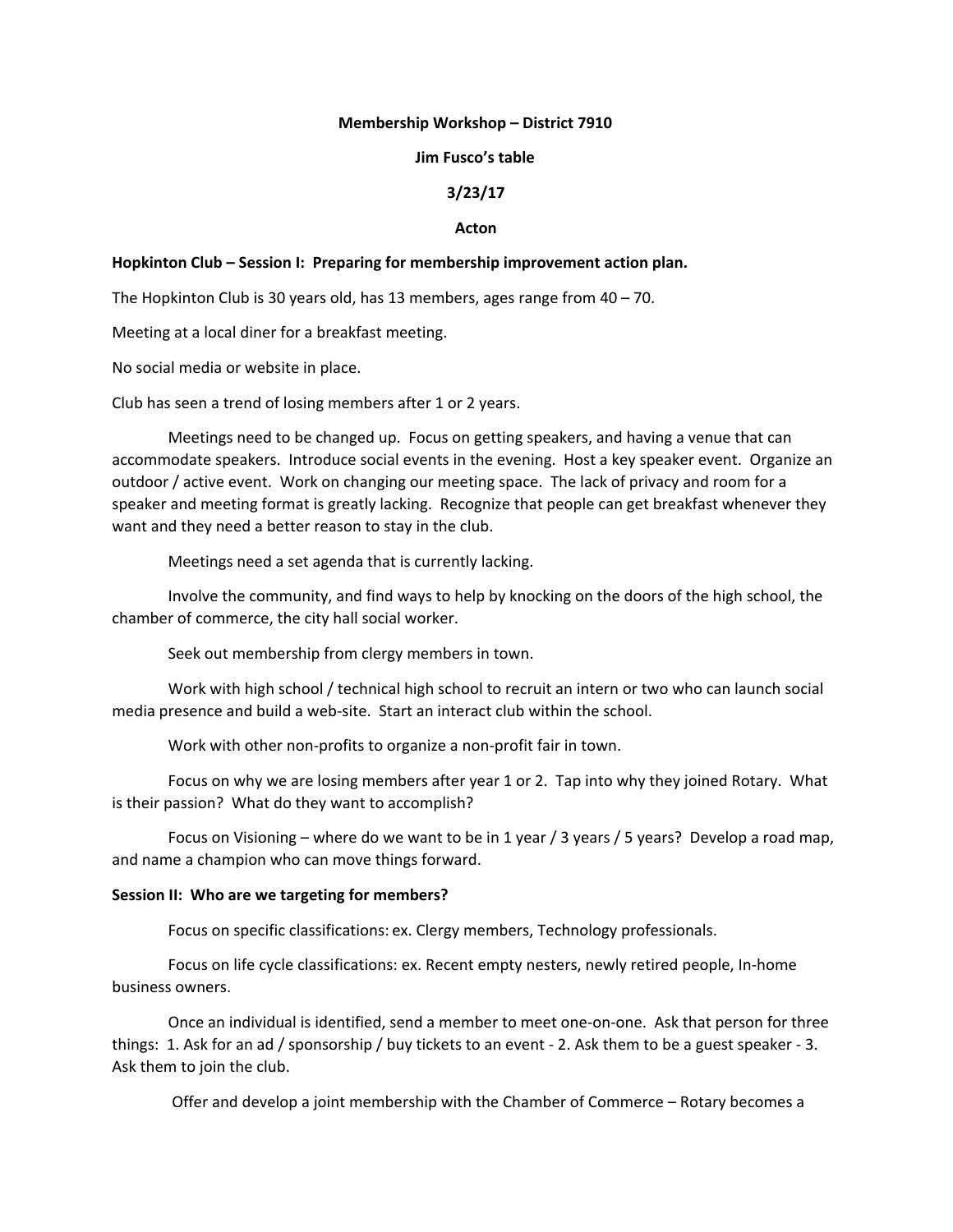member of Chamber and Chamber gets a corporate membership to the Rotary club.

Research Rotary International for classification list.

Host a Rotary night and invite these prospects. When there, ask them how the club can support community programs or needs that they are involved in. For example – host a wine & cheese night with a short meeting followed by socializing / networking.

# **Session III: Strategy and Goals for Membership Growth and Retention.**

First, have a face to face meeting with the prospect to invite them to a meeting or a service event. Then follow up with a phone call, and match people with personal contacts.

Use a phrase that emphasizes that it is an honor and a privilege to be a Rotarian such as "You have been recommended by *whoever* as someone who would make a great Rotarian!"

Invite them to a meeting for a specific speaker to engage them. Encourage all members to engage our visitors and potential members.

Phase in the changes to the club to gently get the senior members on board.

Identify a "fire starter" who has the ability to get people behind them and implementing changes.

If the club is primarily male and is intimidating toward women, work on getting a small group of women to join together.

Develop a process to introduce, approve, induct, and welcome new members and ask them to give a bio and introduce themselves to the club.

Educate new members by encouraging use of the following tools:

- RLI
- Youtube / internet
- Information sessions
- Fireside chat

Community or international focus? Find out which area new members are most inspired by and cater to them.

Long-term retention plan:

Start a mentor or buddy program where 1 person is responsible to reach out and keep in touch with new or newer members.

Give new members a job or a responsibility. Get every member on a committee! Membership has to be far more engaging than just getting together for breakfast or lunch.

# **Session IV: Summary and highlights**

● Reach out to the active members of the town.